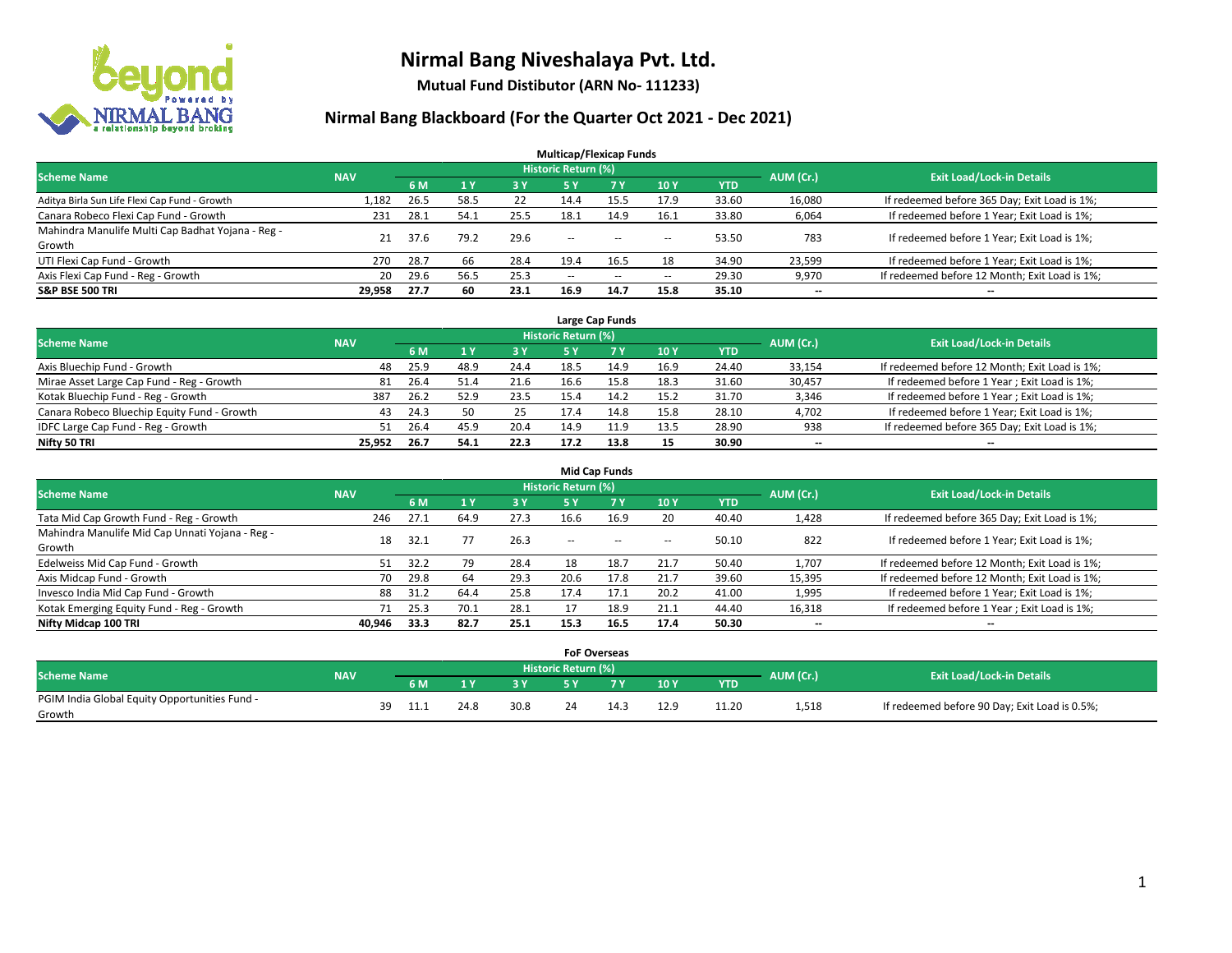

**Mutual Fund Distibutor (ARN No- 111233)**

### **Nirmal Bang Blackboard (For the Quarter Oct 2021 - Dec 2021)**

| Large & Midcap                                 |            |      |      |           |                                  |      |      |            |                          |                                              |  |  |  |  |
|------------------------------------------------|------------|------|------|-----------|----------------------------------|------|------|------------|--------------------------|----------------------------------------------|--|--|--|--|
| <b>Scheme Name</b>                             | <b>NAV</b> |      |      | AUM (Cr.) | <b>Exit Load/Lock-in Details</b> |      |      |            |                          |                                              |  |  |  |  |
|                                                |            | 6 M  |      | 3 Y       | 5 Y                              | 7 Y  | 10Y  | <b>YTD</b> |                          |                                              |  |  |  |  |
| Mirae Asset Emerging Bluechip Fund - Growth    | 100        | 29.5 | 66.1 | 29.3      | 20.5                             | 22   | 25   | 42.00      | 21,263                   | If redeemed before 1 Year; Exit Load is 1%;  |  |  |  |  |
| Canara Robeco Emerging Equities - Growth       | 166        | 30.3 | 61.5 | 26        | 17.8                             | 18.9 | 22.8 | 37.30      | 11,461                   | If redeemed before 1 Year; Exit Load is 1%;  |  |  |  |  |
| HDFC Large and Mid Cap Fund - Growth           | 192        | 33.8 | 76.3 | 23        | 15.5                             | 12.3 | 13.5 | 48.00      | 3,262                    | If redeemed before 1 Year; Exit Load is 1%;  |  |  |  |  |
| Kotak Equity Opportunities Fund - Reg - Growth | 196        | 20.9 | 51.1 | 23.8      | 15.4                             | 15.3 | 16.8 | 31.50      | 8,021                    | If redeemed before 1 Year; Exit Load is 1%;  |  |  |  |  |
| Tata Large & Mid Cap Fund - Reg - Growth       | 330        | 23.0 | 51.4 | 22.9      | 14.5                             | 14.2 | 16.3 | 30.40      | 2,690                    | If redeemed before 365 Day; Exit Load is 1%; |  |  |  |  |
| NIFTY Large Midcap 250 TRI                     | 12.512     | 28.9 | 66.5 | 24.6      | 17.4                             | 16.4 | 17.7 | 39.50      | $\overline{\phantom{a}}$ | $- -$                                        |  |  |  |  |

| <b>Focused Funds</b>                                |            |      |      |            |                     |           |                          |       |                          |                                                 |  |  |  |  |
|-----------------------------------------------------|------------|------|------|------------|---------------------|-----------|--------------------------|-------|--------------------------|-------------------------------------------------|--|--|--|--|
| <b>Scheme Name</b>                                  | <b>NAV</b> |      |      |            | Historic Return (%) |           |                          |       | AUM (Cr.)                | <b>Exit Load/Lock-in Details</b>                |  |  |  |  |
|                                                     |            | 6 M  |      | <b>3 Y</b> | 5 Y                 | <b>7Y</b> | 10Y                      | YTD   |                          |                                                 |  |  |  |  |
| Axis Focused 25 Fund - Growth                       | 48         | 30.0 | 59.7 | 24.6       | 18.9                | 17.5      | $\overline{\phantom{a}}$ | 29.40 | 20,334                   | If redeemed before 12 Month; Exit Load is 1%;   |  |  |  |  |
| Nippon India Focused Equity Fund - Reg - Growth     | 80         | 28.5 | 75.9 | 24.3       | 14.7                | 15.4      | 19                       | 44.60 | 5,818                    | If redeemed before 12 Months ; Exit Load is 1%; |  |  |  |  |
| ICICI Prudential Focused Equity Fund - Ret - Growth | 51         | 30.5 | 65.5 | 20.4       | 14.6                | 12.5      | 15                       | 40.20 | 2,256                    | If redeemed before 1 Year; Exit Load is 1%;     |  |  |  |  |
| SBI Focused Equity Fund - Growth                    | 247        | 31.8 | 67.6 | 26.8       | 18.3                | 17.4      | 19                       | 40.50 | 20,372                   | If redeemed before 1 Year; Exit Load is 1%;     |  |  |  |  |
| <b>S&amp;P BSE 500 TRI</b>                          | 29.958     | 27.7 | 60   | 23.1       | 16.9                | 14.7      | 15.8                     | 35.10 | $\overline{\phantom{a}}$ | --                                              |  |  |  |  |

|                                            | <b>Small Cap Funds</b> |           |                                  |      |      |           |            |            |        |                                               |  |  |  |  |  |
|--------------------------------------------|------------------------|-----------|----------------------------------|------|------|-----------|------------|------------|--------|-----------------------------------------------|--|--|--|--|--|
| <b>Scheme Name</b>                         | <b>NAV</b>             | AUM (Cr.) | <b>Exit Load/Lock-in Details</b> |      |      |           |            |            |        |                                               |  |  |  |  |  |
|                                            |                        | 6 M       |                                  | 3 Y  | 5 Y  | <b>7Y</b> | <b>10Y</b> | <b>YTD</b> |        |                                               |  |  |  |  |  |
| Axis Small Cap Fund - Reg - Growth         | 59                     | 33.5      | 72.7                             | 33.6 | 20.5 | 19.4      | $- -$      | 49.60      | 7,303  | If redeemed before 12 Month; Exit Load is 1%; |  |  |  |  |  |
| Kotak Small Cap Fund - Reg - Growth        | 162                    | 36.4      | 100.4                            | 35.5 | 20   | 20.4      | 21.4       | 65.00      | 5,969  | If redeemed before 1 Year; Exit Load is 1%;   |  |  |  |  |  |
| Nippon India Small Cap Fund - Reg - Growth | 81                     | 36.1      | 95.9                             | 28.9 | 20.5 | 20.4      | 24.6       | 62.20      | 17,282 | If redeemed before 1 Month; Exit Load is 1%;  |  |  |  |  |  |
| DSP Small Cap Fund - Reg - Growth          | 107                    | 34.4      | 76.2                             | 28.1 | 14.5 | 18.9      | 21.9       | 50.60      | 8,306  | If redeemed before 12 Month; Exit Load is 1%; |  |  |  |  |  |
| SBI Small Cap Fund - Growth                | 103                    | 28.6      | 75.6                             | 29.2 | 21.7 | 23.5      | 25.7       | 43.90      | 10,191 | If redeemed before 1 Year; Exit Load is 1%;   |  |  |  |  |  |
| Nifty Smallcap 100 TRI                     | 13.726                 | 34.2      | 85.9                             | 24.4 | 12.2 | 13.2      | 13.6       | 56.00      | --     | $\overline{\phantom{m}}$                      |  |  |  |  |  |

#### **ELSS Schemes (Tax Saving u/s 80-C)**

| <b>Scheme Name</b>                           | <b>NAV</b> |      |      | Historic Return (%) |           |           |                          |            | AUM (Cr.)                | <b>Exit Load/Lock-in Details</b> |
|----------------------------------------------|------------|------|------|---------------------|-----------|-----------|--------------------------|------------|--------------------------|----------------------------------|
|                                              |            | 6 M  |      | <b>3 Y</b>          | <b>5Y</b> | <b>7Y</b> | <b>10Y</b>               | <b>YTD</b> |                          |                                  |
| Axis Long Term Equity Fund - Growth          |            | 27.9 | 60.5 | 25                  | 18        | 16.7      | 20.2                     | 28.90      | 34,371                   | Nil                              |
| Canara Robeco Equity Tax Saver Fund - Growth | 118        | 27.8 | 58   | 27.8                | 18.9      | 15.8      | 17.1                     | 36.00      | 2,772                    | Nil                              |
| Kotak Tax Saver Fund - Reg - Growth          | 71         | 21.5 | 52.8 | 22.9                | 15.2      | 15.1      | 15.7                     | 32.40      | 2,296                    | Nil                              |
| Invesco India Tax Plan - Growth              | 86         | 29.2 | 56.7 | 22.8                | 16.7      | 15.6      | 17.8                     | 34.00      | 1,890                    | Nil                              |
| Mirae Asset Tax Saver Fund - Reg - Growth    | 32         | 27.8 | 61.2 | 27.2                | 20.6      | $\sim$    | $\overline{\phantom{a}}$ | 38.20      | 9,832                    | Nil                              |
| <b>S&amp;P BSE 200 TRI</b>                   | 9.564      | 27.0 | 58   | 23                  |           | 14.7      | 15.8                     | 33.40      | $\overline{\phantom{a}}$ | $\overline{\phantom{a}}$         |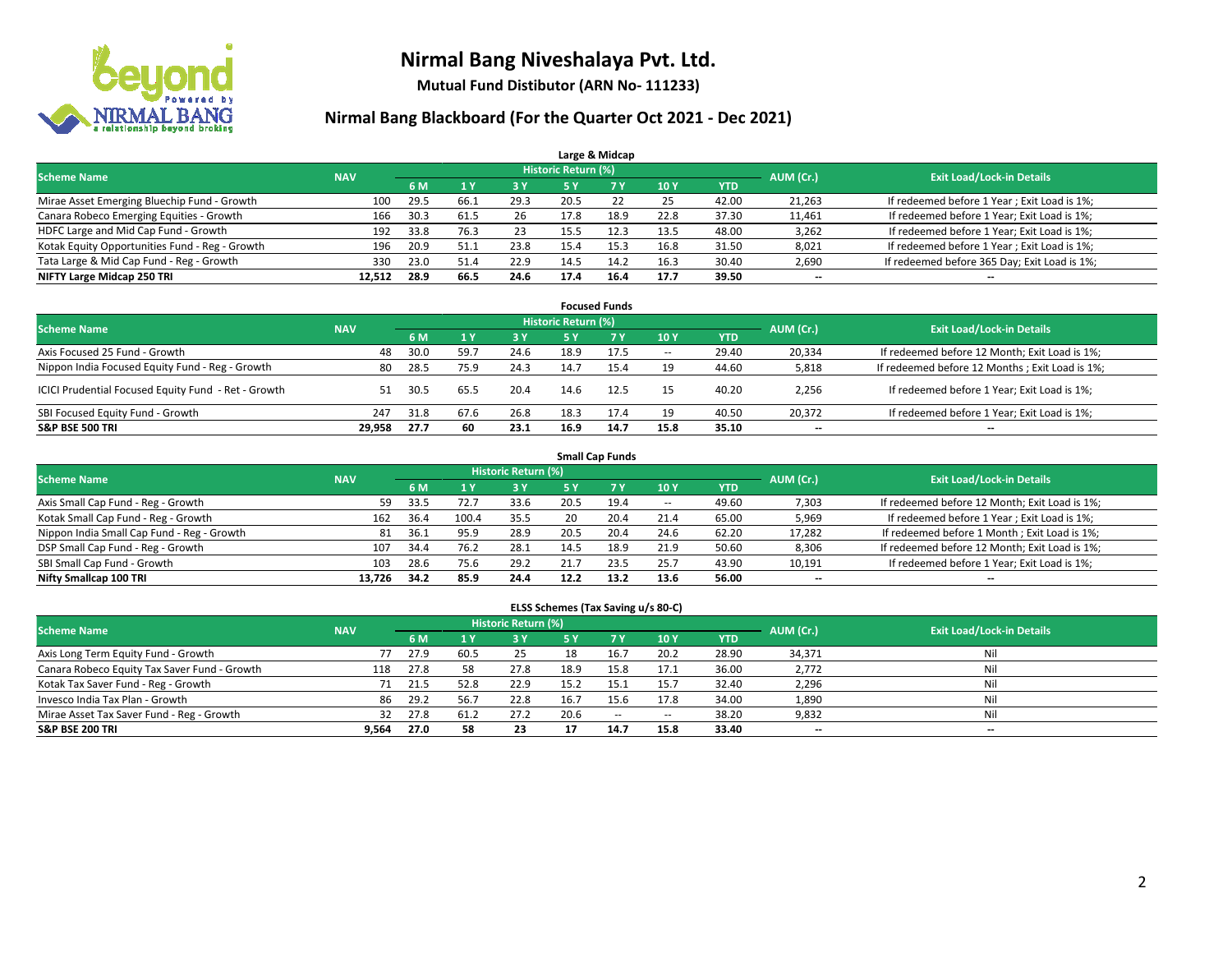

**Mutual Fund Distibutor (ARN No- 111233)**

|                                                           |            |      |      |                     |      | <b>Solution Oriented</b> |        |            |                          |                                               |
|-----------------------------------------------------------|------------|------|------|---------------------|------|--------------------------|--------|------------|--------------------------|-----------------------------------------------|
| <b>Scheme Name</b>                                        | <b>NAV</b> |      |      | Historic Return (%) |      |                          |        |            | AUM (Cr.)                | <b>Exit Load/Lock-in Details</b>              |
|                                                           |            | 6 M  |      | 3 Y                 | 5 Y  | <b>7Y</b>                | 10Y    | <b>YTD</b> |                          |                                               |
| <b>HDFC Childrens Gift Fund</b>                           | 187        | 22.4 | 44.8 | 19.2                | 14.3 | 13.7                     | 15.9   | 28.00      | 5,247                    | Ni                                            |
| Tata Retirement Savings Fund - Moderate Plan - Reg        | 44         | 20.3 | 35.1 | 17.9                | 13.6 | 14.4                     | $\sim$ | 22.00      | 1,607                    | If redeemed before 61 Month; Exit Load is 1%; |
| Tata Retirement Savings Fund - Progressive Plan -<br>Reg  | 45         | 23.3 | 40.6 | 20.4                | 15.2 | 15.4                     | $\sim$ | 25.60      | 1,226                    | If redeemed before 61 Month; Exit Load is 1%; |
| Tata Retirement Savings Fund - Reg - Conservative<br>Plan | 25         | 7.6  | 12.7 | 10.7                | 8.2  | 9.2                      | $\sim$ | 8.00       | 188                      | If redeemed before 61 Month; Exit Load is 1%; |
| <b>S&amp;P BSE 200 TRI</b>                                | 9,564      | 27.0 | 58   | 23                  | 17   | 14.7                     | 15.8   | 33.40      | $\overline{\phantom{a}}$ | $- -$                                         |

| <b>Index Fund</b>                                             |            |      |      |                            |        |           |                          |            |           |                                               |  |  |  |  |
|---------------------------------------------------------------|------------|------|------|----------------------------|--------|-----------|--------------------------|------------|-----------|-----------------------------------------------|--|--|--|--|
| <b>Scheme Name</b>                                            | <b>NAV</b> |      |      | <b>Historic Return (%)</b> |        |           |                          |            | AUM (Cr.) | <b>Exit Load/Lock-in Details</b>              |  |  |  |  |
|                                                               |            | 6 M  | 1 Y  | <b>3 Y</b>                 | 5 Y    | <b>7Y</b> | 10Y                      | <b>YTD</b> |           |                                               |  |  |  |  |
| HDFC Index Fund-NIFTY 50 Plan                                 | 167        | 26.4 | 53.4 | 21.6                       | 16.6   | 13.2      | 14.3                     | 30.30      | 3,954     | If redeemed before 3 Day; Exit Load is 0.25%; |  |  |  |  |
| ICICI Prudential Nifty Next 50 Index Fund - Growth            | 37         | 23.6 | 54.3 | 17.4                       | 12.4   | 13.7      | 15.7                     | 29.90      | 1,588     | Nil                                           |  |  |  |  |
| Motilal Oswal Nifty Midcap 150 Index Fund - Reg -<br>Growth   | 20         | 30.2 | 75.6 | $\sim$                     | $\sim$ | $-$       | $\overline{\phantom{a}}$ | 46.30      | 358       | If redeemed before 15 Day; Exit Load is 1%;   |  |  |  |  |
| Motilal Oswal Nifty Smallcap 250 Index Fund - Reg -<br>Growth | 21         | 34.7 | 84.3 | $\overline{\phantom{a}}$   | $\sim$ | $-$       | $\overline{\phantom{a}}$ | 54.20      | 221       | If redeemed before 15 Day; Exit Load is 1%;   |  |  |  |  |
| UTI Nifty Index Fund - Growth                                 | 120        | 26.5 | 53.7 | 21.9                       | 16.8   | 13.3      | 14.4                     | 30.50      | 5,219     | Nil                                           |  |  |  |  |
| Nifty 50 TRI                                                  | 25,952     | 26.7 | 54.1 | 22.3                       | 17.2   | 13.8      | 15                       | 30.90      | $- -$     | $\overline{\phantom{a}}$                      |  |  |  |  |

| <b>Contra/Value Fund</b>                |            |      |      |                     |      |      |      |       |           |                                              |  |  |  |
|-----------------------------------------|------------|------|------|---------------------|------|------|------|-------|-----------|----------------------------------------------|--|--|--|
| <b>Scheme Name</b>                      | <b>NAV</b> |      |      | Historic Return (%) |      |      |      |       | AUM (Cr.) | <b>Exit Load/Lock-in Details</b>             |  |  |  |
|                                         |            | 6 M  |      | 3 Y                 |      |      | 10Y  | YTD   |           |                                              |  |  |  |
| Invesco India Contra Fund - Growth      | 79         | 28.4 | 55.5 | 21.9                |      | 16.4 | 18.2 | 32.90 | 8,411     | If redeemed before 1 Year; Exit Load is 1%;  |  |  |  |
| IDFC Sterling Value Fund - Reg - Growth | 86         | 31.5 | 88.9 | 22.4                | 16.1 |      | 17.3 | 56.60 | 4,114     | If redeemed before 365 Day; Exit Load is 1%; |  |  |  |
| SBI Contra Fund - Growth                | 199        | 32.7 | 83.3 | 25.9                | 15.2 | 14.3 | 14.9 | 47.00 | 2,974     | If redeemed before 1 Year; Exit Load is 1%;  |  |  |  |
| UTI Value Opportunities Fund - Growth   | 103        | 25.9 | 57.5 | 22.7                | 15.1 | 12.2 | 14.5 | 33.60 | 6,623     | If redeemed before 1 Year; Exit Load is 1%;  |  |  |  |
| <b>S&amp;P BSE 500 TRI</b>              | 29.958     | 27.7 | 60   | 23.1                | 16.9 | 14.7 | 15.8 | 35.10 | $- -$     | $- -$                                        |  |  |  |

| Sector/Thematic                                                           |            |      |      |                            |        |                          |                          |            |                          |                                               |  |  |  |
|---------------------------------------------------------------------------|------------|------|------|----------------------------|--------|--------------------------|--------------------------|------------|--------------------------|-----------------------------------------------|--|--|--|
| <b>Scheme Name</b>                                                        | <b>NAV</b> |      |      | <b>Historic Return (%)</b> |        |                          |                          |            | AUM (Cr.)                | <b>Exit Load/Lock-in Details</b>              |  |  |  |
|                                                                           |            | 6 M  | 1 Y  | 3 Y                        | 5 Y    | 7Y                       | 10Y                      | <b>YTD</b> |                          |                                               |  |  |  |
| Aditya Birla Sun Life PSU Equity Fund - Reg - Growth                      | 14         | 33.1 | 75.8 | $\sim$                     | --     |                          | --                       | 46.10      | 843                      | If redeemed before 30 Day; Exit Load is 1%;   |  |  |  |
| Canara Robeco Consumer Trends Fund - Reg -<br>Growth                      | 67         | 24.4 | 55.5 | 25.7                       | 17.8   | 17.3                     | 18.4                     | 31.50      | 726                      | If redeemed before 1 Year; Exit Load is 1%;   |  |  |  |
| Edelweiss Recently Listed IPO Fund - Reg - Growth                         | 21         | 38.4 | 82   | 35.5                       | $-$    |                          |                          | 55.80      | 805                      | If redeemed before 180 Day; Exit Load is 2%;  |  |  |  |
| Mirae Asset Great Consumer Fund - Growth                                  | 56         | 26.2 | 55   | 21.4                       | 17.5   | 15.9                     | 18.4                     | 34.10      | 1,552                    | If redeemed before 1 Year; Exit Load is 1%;   |  |  |  |
| <b>ICICI Prudential Technology Fund - Growth</b>                          | 160        | 47.3 | 88.3 | 40.8                       | 32.3   | 23.1                     | 25.5                     | 62.10      | 6,319                    | If redeemed before 15 Day; Exit Load is 1%;   |  |  |  |
| Nippon India Pharma Fund - Reg - Growth                                   | 300        | 9.4  | 33   | 24.9                       | 15.4   | 14.1                     | 18.6                     | 18.40      | 5,474                    | If redeemed before 1 Month; Exit Load is 1%;  |  |  |  |
| BNP Paribas India Consumption Fund - Reg - Growth                         | 20         | 25.9 | 53   | 26.9                       | $\sim$ | $\overline{\phantom{a}}$ | $\overline{\phantom{a}}$ | 31.10      | 871                      | If redeemed before 12 Month: Exit Load is 1%: |  |  |  |
| ICICI Prudential Banking and Financial Services Fund -<br>Retail - Growth | 90         | 29.9 | 69.8 | 18.8                       | 13.9   | 15.7                     | 18.8                     | 36.70      | 5,101                    | If redeemed before 15 Day; Exit Load is 1%;   |  |  |  |
| <b>S&amp;P BSE 500 TRI</b>                                                | 29,958     | 27.7 | 60   | 23.1                       | 16.9   | 14.7                     | 15.8                     | 35.10      | $\overline{\phantom{a}}$ | --                                            |  |  |  |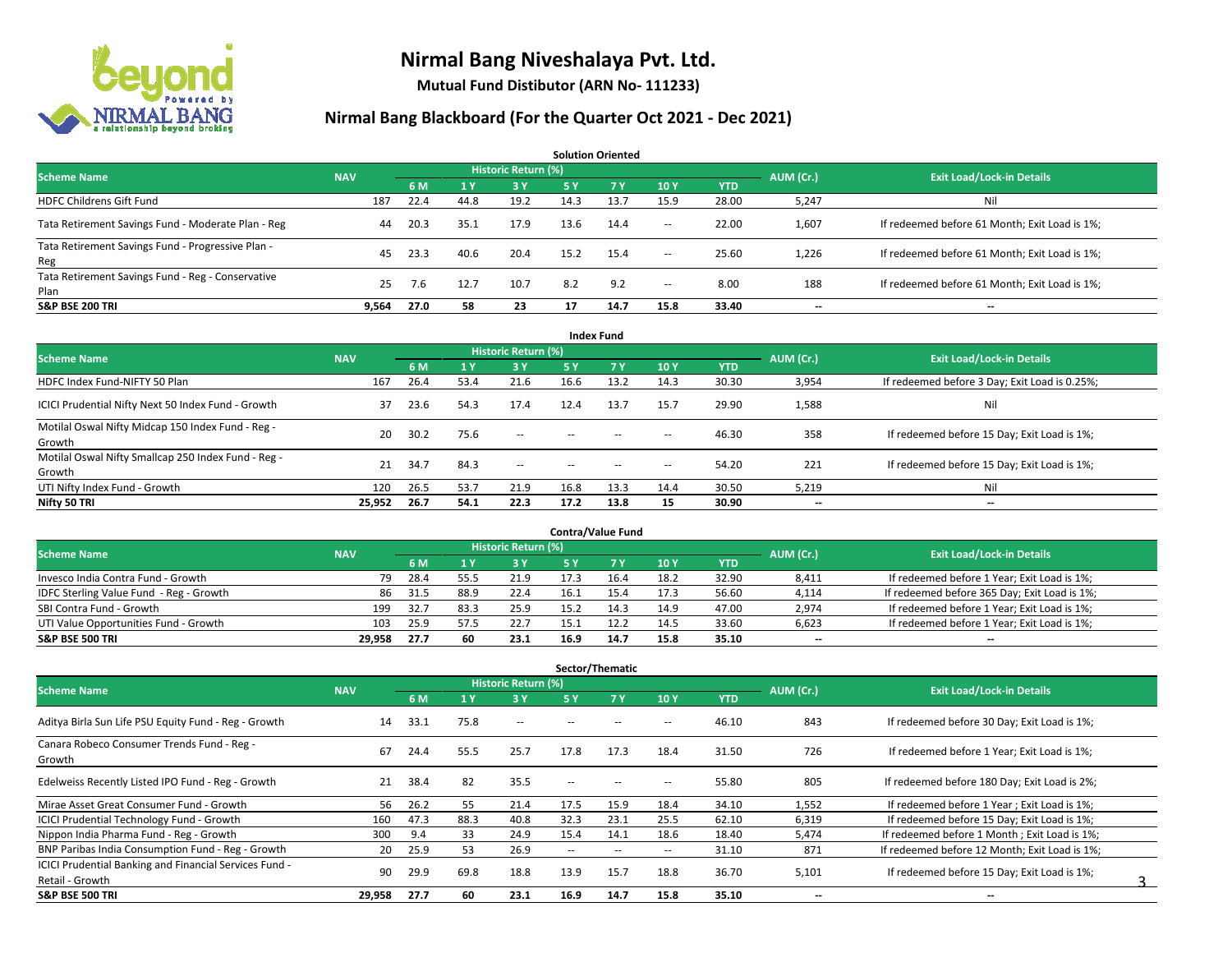

**Mutual Fund Distibutor (ARN No- 111233)**

### **Nirmal Bang Blackboard (For the Quarter Oct 2021 - Dec 2021)**

**Dynamic Asset Allocation Funds**

| <b>Scheme Name</b>                                         | <b>NAV</b> |      |      | <b>Historic Return (%)</b> |               |        |                          |            | AUM (Cr.) | <b>Exit Load/Lock-in Details</b>              |
|------------------------------------------------------------|------------|------|------|----------------------------|---------------|--------|--------------------------|------------|-----------|-----------------------------------------------|
|                                                            |            | 6 M  |      | 3Y                         | 5 Y           |        | 10Y                      | <b>YTD</b> |           |                                               |
| ICICI Prudential Balanced Advantage Fund - Reg -<br>Growth | 49         | 11.9 | 27.1 | 14.6                       |               |        | 13.7                     | 15.70      | 35,737    | If redeemed before 1 Year; Exit Load is 1%;   |
| Nippon India Balanced Advantage Fund - Reg -<br>Growth     | 123        | 13.3 | 29.5 | 13.5                       | 10.8          | 10.6   | 13.4                     | 17.20      | 4,799     | If redeemed before 12 Month; Exit Load is 1%; |
| Tata Balanced Advantage Fund - Reg - Growth                | 15         | 12.3 | 26.9 | $\sim$                     | $- -$         | $\sim$ | $\overline{\phantom{a}}$ | 17.10      | 3,610     | If redeemed before 365 Day; Exit Load is 1%;  |
| Edelweiss Balanced Advantage Fund - Growth                 | 36         | 15.7 | 33.7 | 18.2                       | 13.5          |        | 12.4                     | 19.90      | 5,845     | If redeemed before 365 Day; Exit Load is 1%;  |
| Kotak Balanced Advantage Fund - Reg - Growth               | 15         | 10.5 | 21.8 | 14.5                       | $\sim$ $\sim$ | $-$    | $\sim$                   | 13.40      | 11,286    | If redeemed before 1 Year; Exit Load is 1%;   |
| NIFTY 50 Hybrid Composite Debt 65:35 Index                 | 14,905     | 17.9 | 35.1 | 18.8                       | 14.4          | 12.4   | 13.2                     | 20.60      | $- -$     | $\overline{\phantom{a}}$                      |

| <b>Hybrid Aggressive</b>                        |            |            |      |                            |      |      |        |            |           |                                               |  |  |  |
|-------------------------------------------------|------------|------------|------|----------------------------|------|------|--------|------------|-----------|-----------------------------------------------|--|--|--|
| <b>Scheme Name</b>                              | <b>NAV</b> |            |      | <b>Historic Return (%)</b> |      |      |        |            | AUM (Cr.) | <b>Exit Load/Lock-in Details</b>              |  |  |  |
|                                                 |            | 6 M        |      | 3 Y                        |      |      | 10Y    | <b>YTD</b> |           |                                               |  |  |  |
| Canara Robeco Equity Hybrid Fund - Growth       | 249        | 19.5       | 38.8 | 20.5                       | 14.2 | 13.8 | 15.4   | 23.60      | 6,746     | If redeemed before 1 Year; Exit Load is 1%;   |  |  |  |
| DSP Equity & Bond Fund - Growth                 | 241        | 20.4       | 44.9 | 21.6                       |      |      | 14.5   | 25.60      | 7,563     | If redeemed before 12 Month; Exit Load is 1%; |  |  |  |
| SBI Equity Hybrid Fund - Growth                 | 206        | 21.0       | 44.9 | 19.8                       | 13.7 | 13.8 | 16.4   | 25.50      | 47,470    | If redeemed before 12 Month; Exit Load is 1%; |  |  |  |
| Mirae Asset Hybrid - Equity Fund - Reg - Growth |            | 21.1<br>22 | 41.5 | 19.2                       | 14.5 | $-$  | $\sim$ | 25.70      | 6,109     | If redeemed before 1 Year; Exit Load is 1%;   |  |  |  |
| NIFTY 50 Hybrid Composite Debt 65:35 Index      | 14.905     | 17.9       | 35.1 | 18.8                       | 14.4 | 12.4 | 13.2   | 20.60      | $- -$     | $- -$                                         |  |  |  |

| <b>Multi-Asset Allocation Funds</b>                |            |      |      |                     |               |           |      |            |           |                                               |  |  |  |
|----------------------------------------------------|------------|------|------|---------------------|---------------|-----------|------|------------|-----------|-----------------------------------------------|--|--|--|
| <b>Scheme Name</b>                                 | <b>NAV</b> |      |      | Historic Return (%) |               |           |      |            | AUM (Cr.) | <b>Exit Load/Lock-in Details</b>              |  |  |  |
|                                                    |            | 6 M  |      | 3 Y                 | 5 Y           | <b>7Y</b> | 10Y  | <b>YTD</b> |           |                                               |  |  |  |
| HDFC Multi - Asset Fund - Growth                   | 47         | 15.0 | 30.4 | 17.1                |               | 10.4      | 10.8 | 17.00      | 1,186     | If redeemed before 12 Month; Exit Load is 1%; |  |  |  |
| Nippon India Multi Asset Fund - Reg - Growth       | 13         | 16.3 | 32.7 | --                  | $\sim$ $\sim$ | $\sim$    | $-$  | 20.70      | 1,154     | If redeemed before 1 Year; Exit Load is 1%;   |  |  |  |
| Tata Multi Asset Opportunities Fund - Reg - Growth | 15         | 16.8 | 37.4 | $-$                 | $\sim$ $\sim$ | $-$       | $-$  | 22.90      | 1,060     | If redeemed before 365 Day; Exit Load is 1%;  |  |  |  |
| NIFTY 50 Hybrid Composite Debt 65:35 Index         | 14.905     | 17.9 | 35.1 | 18.8                | 14.4          | 12.4      | 13.2 | 20.60      | --        | $\overline{\phantom{a}}$                      |  |  |  |

|                                               |            |           |                                  |      |     | Gold |        |            |                          |                                                                  |
|-----------------------------------------------|------------|-----------|----------------------------------|------|-----|------|--------|------------|--------------------------|------------------------------------------------------------------|
| <b>Scheme Name</b>                            | <b>NAV</b> | AUM (Cr.) | <b>Exit Load/Lock-in Details</b> |      |     |      |        |            |                          |                                                                  |
|                                               |            | 6 M       |                                  | 3 Y  | 5 Y |      | 10Y    | <b>YTD</b> |                          |                                                                  |
| HDFC Gold Fund - Growth                       | 15         | $-0.6$    |                                  | 13.3 |     | 6.8  | $\sim$ | $-5.80$    | 1,197                    | If redeemed before 6 Months; Exit Load is 2%; If redeemed bet. 6 |
|                                               |            |           |                                  |      |     |      |        |            |                          | Months to 12 Months; Exit Load is 1%;                            |
| Kotak Gold Fund - Reg - Growth                | 20         | $-0.9$    |                                  | 13.7 |     | b.b  | 4.5    | $-5.50$    | 1,013                    | If redeemed before 1 Year; Exit Load is 1%;                      |
| Nippon India Gold Savings Fund - Reg - Growth | 19         | $-0.6$    | $-8.1$                           | 12.9 | 7 Q |      | 4.3    | $-5.90$    | 1,362                    | If redeemed before 15 Day; Exit Load is 1%;                      |
| <b>Prices of Gold</b>                         | 47.604     | 0.1       | -6.9                             | 14.6 | 9.7 | 8.3  | 6.1    | -4.80      | $\overline{\phantom{a}}$ | --                                                               |

| <b>Arbitrage Fund</b>                      |            |                                  |     |     |  |             |       |            |        |                                                 |  |  |  |  |
|--------------------------------------------|------------|----------------------------------|-----|-----|--|-------------|-------|------------|--------|-------------------------------------------------|--|--|--|--|
| <b>Scheme Name</b>                         | AUM (Cr.)  | <b>Exit Load/Lock-in Details</b> |     |     |  |             |       |            |        |                                                 |  |  |  |  |
|                                            | <b>NAV</b> | 1 M                              | 3 M | 6 M |  | <b>27 V</b> | 3 Y   | <b>YTD</b> |        |                                                 |  |  |  |  |
| IDFC Arbitrage Fund - Reg - Growth         | 26         | 2.8                              |     | 3.4 |  |             | 4.6   | 3.60       | 6,640  | If redeemed before 1 Month; Exit Load is 0.25%; |  |  |  |  |
| Kotak Equity Arbitrage Fund - Reg - Growth | 30.        | -3.8                             |     | 3.8 |  |             | 4.9   | 4.00       | 25,000 | If redeemed before 30 Day; Exit Load is 0.25%;  |  |  |  |  |
| Tata Arbitrage Fund - Reg - Growth         | 12         | 2.2                              |     | 3.6 |  | 4.5         | $\!-$ | 3.80       | 11,973 | If redeemed before 30 Day; Exit Load is 0.25%;  |  |  |  |  |
| Nippon India Arbitrage Fund - Reg - Growth |            |                                  |     | 3.7 |  | 4.          | 4.8   | 3.80       | 12,451 | If redeemed before 1 Month; Exit Load is 0.25%; |  |  |  |  |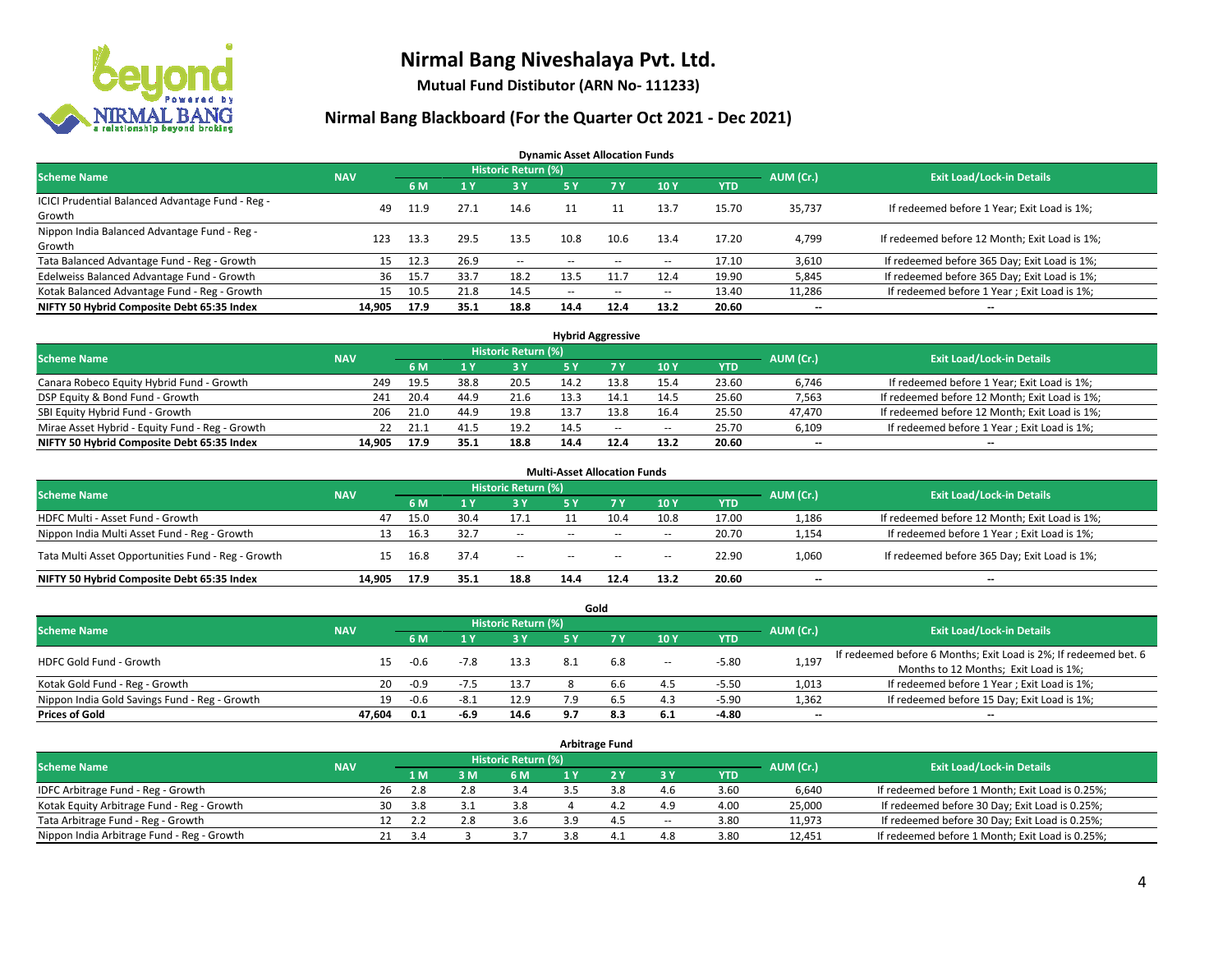

**Mutual Fund Distibutor (ARN No- 111233)**

| <b>Overnight Fund</b>                               |                          |                |                |                            |     |                |                          |                          |           |                                  |  |  |  |  |
|-----------------------------------------------------|--------------------------|----------------|----------------|----------------------------|-----|----------------|--------------------------|--------------------------|-----------|----------------------------------|--|--|--|--|
| <b>Scheme Name</b>                                  | <b>NAV</b>               |                |                | <b>Historic Return (%)</b> |     |                | <b>YTM</b>               | Avg                      | AUM (Cr.) | <b>Exit Load/Lock-in Details</b> |  |  |  |  |
|                                                     |                          | 1 <sub>W</sub> | 2 <sub>w</sub> | 1 M                        | 3 M | $\sqrt{1}$ $V$ |                          | <b>Maturity</b>          |           |                                  |  |  |  |  |
| Aditya Birla Sun Life Overnight Fund - Reg - Growth | 1.129                    | 3.0            |                |                            |     |                | 3.35                     |                          | 10,050    | Nil                              |  |  |  |  |
| IDFC Overnight Fund - Reg - Growth                  | 1,114                    | 3.2            |                |                            |     |                | 3.29                     | 0.00                     | 1,325     | Nil                              |  |  |  |  |
| Tata Overnight Fund - Reg - Growth                  | 1.102                    | 3.0            |                |                            |     |                | 3.24                     | 0.00                     | 3,580     | Nil                              |  |  |  |  |
| Nippon India Overnight Fund - Reg - Growth          | 112                      | 3.1            |                |                            |     |                | 3.29                     | 0.00                     | 7,372     | Nil                              |  |  |  |  |
| <b>CRISIL Liquid Fund Index</b>                     | $\overline{\phantom{a}}$ | 2.7            | 3.2            | 3.4                        | 3.5 | 3.6            | $\overline{\phantom{a}}$ | $\overline{\phantom{a}}$ | $- -$     | $-$                              |  |  |  |  |

| <b>Liquid Funds</b>                              |            |           |     |                     |     |     |            |                          |           |                                  |  |  |  |
|--------------------------------------------------|------------|-----------|-----|---------------------|-----|-----|------------|--------------------------|-----------|----------------------------------|--|--|--|
| <b>Scheme Name</b>                               | <b>NAV</b> |           |     | Historic Return (%) |     |     | <b>YTM</b> | Avg                      | AUM (Cr.) | <b>Exit Load/Lock-in Details</b> |  |  |  |
|                                                  |            | <b>1W</b> | 2 W | 1 M                 | 3 M |     |            | <b>Maturity</b>          |           |                                  |  |  |  |
| Aditya Birla Sun Life Liquid Fund - Reg - Growth | 335        | 2.5       | 2.9 | 3.1                 |     |     | 3.57       | 0.15                     | 28,554    | *Ref Footnote                    |  |  |  |
| ICICI Prudential Liquid Fund - Reg - Growth      | 308        | 2.7       |     |                     |     |     | 3.51       | 0.10                     | 34,592    | *Ref Footnote                    |  |  |  |
| Kotak Liquid Fund - Reg - Growth                 | 4,215      | 2.6       |     |                     |     |     | 3.46       | 0.10                     | 29,614    | *Ref Footnote                    |  |  |  |
| Nippon India Liquid Fund - Reg - Growth          | 5,086      | 2.5       |     |                     |     |     | 3.46       | 0.09                     | 21,655    | *Ref Footnote                    |  |  |  |
| Mahindra Manulife Liquid Fund - Reg - Growth     | 1.354      | 2.4       |     |                     |     |     | 3.56       | 0.13                     | 1,611     | *Ref Footnote                    |  |  |  |
| <b>CRISIL Liquid Fund Index</b>                  | $- -$      | 2.7       |     | 3.4                 | 3.5 | 3.6 | $- -$      | $\overline{\phantom{a}}$ | $- -$     | $\overline{\phantom{a}}$         |  |  |  |

| <b>Ultra Short Fund</b>                           |            |      |      |                            |     |              |                          |                          |           |                                  |  |  |  |
|---------------------------------------------------|------------|------|------|----------------------------|-----|--------------|--------------------------|--------------------------|-----------|----------------------------------|--|--|--|
| <b>Scheme Name</b>                                | <b>NAV</b> |      |      | <b>Historic Return (%)</b> |     |              | <b>YTM</b>               | Avg                      | AUM (Cr.) | <b>Exit Load/Lock-in Details</b> |  |  |  |
|                                                   |            | 1 M  | 3 M  | 6 M                        | 1 Y | $\sqrt{3}$ Y |                          | <b>Maturity</b>          |           |                                  |  |  |  |
| HDFC Ultra Short Term Fund - Reg - Growth         | 12         | 2.6  |      | 3.6                        |     | 6.3          | 3.93                     | 0.43                     | 16,705    | Nil                              |  |  |  |
| ICICI Prudential Ultra Short Term Fund - Growth   | 22         | -3.3 | 3.1  |                            | 4.1 | 6.7          | 4.61                     | 0.41                     | 9,692     | Nil                              |  |  |  |
| UTI Ultra Short Term Fund - Growth                | 3.411      | 21.4 | 14.1 | 8.8                        | 6.3 |              | 4.1                      | 0.46                     | 1,933     | Nil                              |  |  |  |
| Aditya Birla Sun Life Savings Fund - Reg - Growth | 433        | 2.8  | 3.7  | 4.1                        | 4.1 | 6.8          | 4.26                     | 0.53                     | 17,747    | Nil                              |  |  |  |
| <b>NIFTY Ultra Short Duration Debt Index</b>      | 4.355      | 3.5  | 3.9  |                            | 3.9 | 6.1          | $\overline{\phantom{a}}$ | $\overline{\phantom{a}}$ | --        | $-$                              |  |  |  |

| <b>Money Market Fund</b>                         |                          |     |     |                            |     |                 |                          |                          |                          |                                               |  |  |  |  |
|--------------------------------------------------|--------------------------|-----|-----|----------------------------|-----|-----------------|--------------------------|--------------------------|--------------------------|-----------------------------------------------|--|--|--|--|
| <b>Scheme Name</b>                               | <b>NAV</b>               |     |     | <b>Historic Return (%)</b> |     |                 | <b>YTM</b>               | Avg                      | AUM (Cr.)                | <b>Exit Load/Lock-in Details</b>              |  |  |  |  |
|                                                  |                          | 1 M | 3 M | 6 M                        | 1 Y | $\overline{3V}$ |                          | <b>Maturity</b>          |                          |                                               |  |  |  |  |
| Aditya Birla Sun Life Money Manager Fund - Reg - | 291                      | 3.0 | 3.6 | 3.8                        | 3.9 | 6.5             | 3.87                     | 0.33                     | 14,464                   | Nil                                           |  |  |  |  |
| Growth                                           |                          |     |     |                            |     |                 |                          |                          |                          |                                               |  |  |  |  |
| SBI Savings Fund - Growth                        | 33                       | 2.7 | 3.2 | 3.3                        | 3.4 | 5.9             | 3.81                     | 0.31                     | 24,968                   | If redeemed before 3 Days; Exit Load is 0.1%; |  |  |  |  |
| HDFC Money Market Fund - Growth                  | 4,513                    | 3.0 | 3.6 | 3.8                        | 3.8 | 6.4             | 3.85                     | 0.33                     | 14,252                   | Nil                                           |  |  |  |  |
| Nippon India Money Market Fund - Reg - Growth    | 3,262                    | 3.0 | 3.5 | 3.7                        | 3.8 | 6.3             | 3.64                     | 0.27                     | 8,561                    | Ni                                            |  |  |  |  |
| Tata Money Market Fund - Reg - Growth            | 3.719                    | 2.7 | 3.5 | 3.8                        | 3.9 | 4.3             | 3.87                     | 0.40                     | 6,945                    | Ni                                            |  |  |  |  |
| <b>CRISIL Liquid Fund Index</b>                  | $\overline{\phantom{a}}$ | 3.4 | 3.5 | 3.5                        | 3.6 | 5.3             | $\overline{\phantom{a}}$ | $\overline{\phantom{a}}$ | $\overline{\phantom{a}}$ | $- -$                                         |  |  |  |  |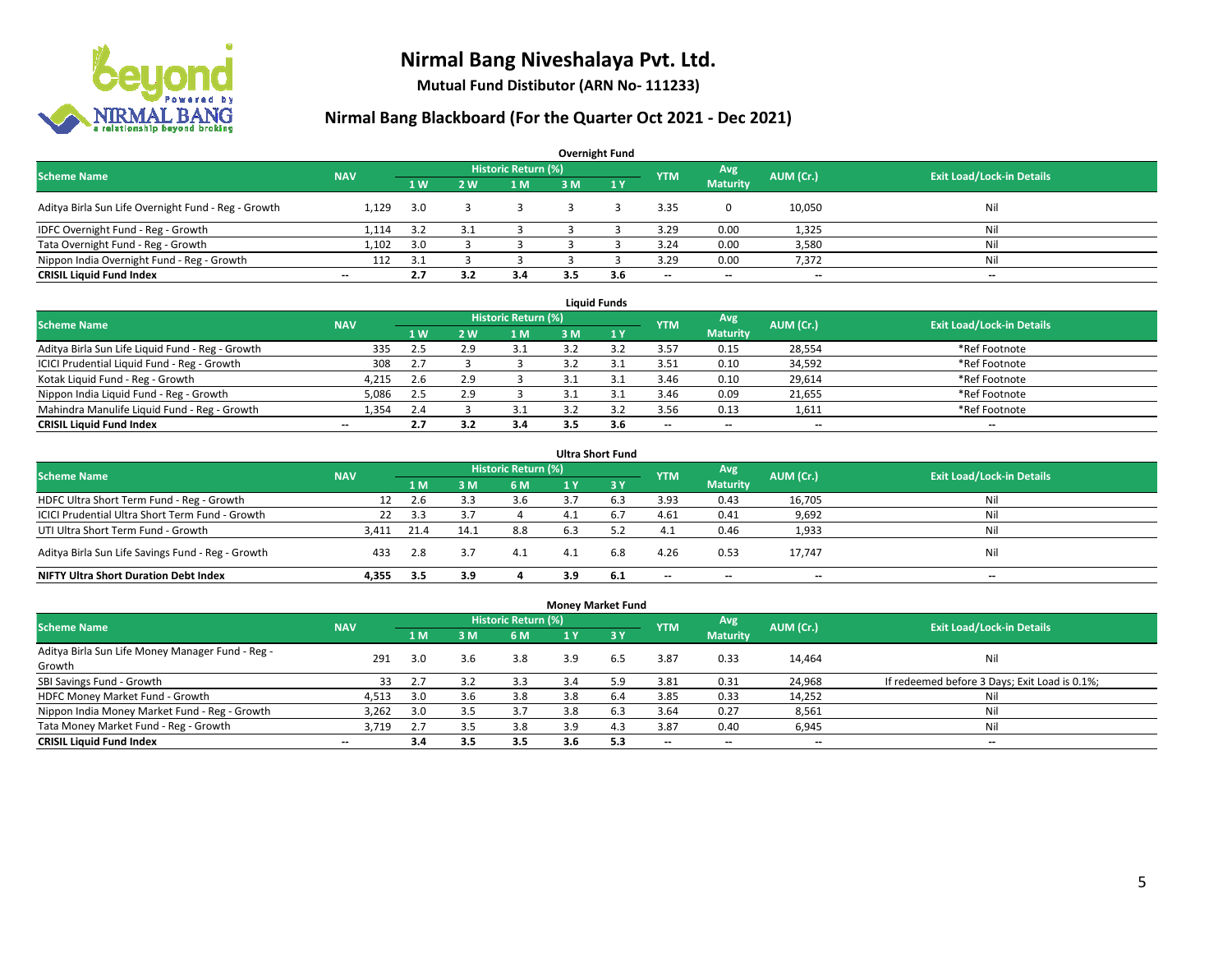

**Mutual Fund Distibutor (ARN No- 111233)**

| <b>Short Term Fund</b>                           |            |    |      |    |                     |     |     |            |                 |           |                                  |  |  |  |
|--------------------------------------------------|------------|----|------|----|---------------------|-----|-----|------------|-----------------|-----------|----------------------------------|--|--|--|
| <b>Scheme Name</b>                               | <b>NAV</b> |    |      |    | Historic Return (%) |     |     | <b>YTM</b> | Avg             | AUM (Cr.) | <b>Exit Load/Lock-in Details</b> |  |  |  |
|                                                  |            |    | 1 M. | 3M | 6 M                 |     |     |            | <b>Maturity</b> |           |                                  |  |  |  |
| HDFC Short Term Debt Fund - Growth               |            | 25 | 0.3  | 4  | 5.4                 | 4.7 | 8.6 | 5.10       | 3.19            | 19.436    | Nil                              |  |  |  |
| Nippon India Short Term Fund - Reg - Growth      |            | 42 |      | 4. | 5.8                 |     | 8.3 | 5.04       | 2.30            | 10,553    | Nil                              |  |  |  |
| <b>ICICI Prudential Short Term Fund - Growth</b> |            |    |      |    | 5.4                 |     | 8.5 | 5.01       | 3.10            | 21,345    | Nil                              |  |  |  |

| <b>Low Duration Fund</b>                          |                |     |     |                            |     |      |            |                 |           |                                  |  |  |  |  |
|---------------------------------------------------|----------------|-----|-----|----------------------------|-----|------|------------|-----------------|-----------|----------------------------------|--|--|--|--|
| <b>Scheme Name</b>                                | <b>NAV</b>     |     |     | <b>Historic Return (%)</b> |     |      | <b>YTM</b> | Avg             | AUM (Cr.) | <b>Exit Load/Lock-in Details</b> |  |  |  |  |
|                                                   |                | 1 M | 3 M | 6 M                        |     | -3 Y |            | <b>Maturity</b> |           |                                  |  |  |  |  |
| HDFC Low Duration Fund - Growth                   | 46             | 3.3 | 3.9 | 4.5                        | 4.5 |      | 4.58       | 2.27            | 22,082    | Nil                              |  |  |  |  |
| ICICI Prudential Savings Fund - Reg - Growth      | 429            | 4.7 | 5.9 | 5.9                        | 5.1 |      | 4.72       | 4.58            | 28,496    | Nil                              |  |  |  |  |
| Nippon India Low Duration Fund - Reg - Growth     | 2,998          | 3.2 | 3.8 | 4.4                        |     | 6.5  | 4.55       | 0.75            | 8,298     | Nil                              |  |  |  |  |
| Mirae Asset Savings Fund - Regular Savings Plan - | $1.81^{\circ}$ |     | 2.9 | 3.4                        | 3.3 | 5.6  | 4.04       | 0.61            | 987       | Nil                              |  |  |  |  |
| Growth                                            |                |     |     |                            |     |      |            |                 |           |                                  |  |  |  |  |
| Kotak Low Duration Fund - Std - Growth            | 2,693          | 2.9 | 4.3 | 4.3                        |     |      | 4.77       | 2.41            | 10,205    | Nil                              |  |  |  |  |

| <b>Banking &amp; PSU Bond Funds</b>                 |            |    |      |     |                     |     |       |            |                 |           |                                  |  |  |  |
|-----------------------------------------------------|------------|----|------|-----|---------------------|-----|-------|------------|-----------------|-----------|----------------------------------|--|--|--|
| <b>Scheme Name</b>                                  | <b>NAV</b> |    |      |     | Historic Return (%) |     |       | <b>YTM</b> | Avg             | AUM (Cr.) | <b>Exit Load/Lock-in Details</b> |  |  |  |
|                                                     |            |    | 4 M. | ያ M | 6 M                 |     |       |            | <b>Maturity</b> |           |                                  |  |  |  |
| HDFC Banking and PSU Debt Fund - Reg - Growth       |            | 18 | 0.4  |     |                     | 4.6 | 8.8   | 5.55       | 4.23            | 9,528     | Nil                              |  |  |  |
| Tata Banking & PSU Debt Fund - Reg - Growth         |            |    | 0.7  | 49  |                     |     | $- -$ | 5.09       | 2.92            | 494       | Nil                              |  |  |  |
| Kotak Banking and PSU Debt Fund - Reg - Growth      |            |    |      | b.b | 6.4                 |     |       | 5.63       | 5.46            | 9,332     | Nil                              |  |  |  |
| Nippon India Banking & PSU Debt Fund - Reg - Growth |            |    | 0.7  |     |                     |     |       | 5.01       | 3.34            | 6.697     | Nil                              |  |  |  |

| <b>Corporate Bond Funds</b>                         |            |        |     |                            |     |      |            |                        |           |                                  |  |
|-----------------------------------------------------|------------|--------|-----|----------------------------|-----|------|------------|------------------------|-----------|----------------------------------|--|
| <b>Scheme Name</b>                                  | <b>NAV</b> |        |     | <b>Historic Return (%)</b> |     |      | <b>YTM</b> | Avg<br><b>Maturity</b> | AUM (Cr.) | <b>Exit Load/Lock-in Details</b> |  |
|                                                     |            | 1 M    | з м | 6 M                        |     | -3 Y |            |                        |           |                                  |  |
| ICICI Prudential Corporate Bond Fund - Reg - Growth | 23         | 0.3    | 5.8 | 5.3                        | 4.8 | 8.5  | 5.04       | 5.56                   | 20,980    | Nil                              |  |
| IDFC Corporate Bond Fund - Reg - Growth             | 16         | $-0.9$ |     | 5.4                        | 4.6 | 8.4  |            | 2.49                   | 20,869    | Nil                              |  |
| HDFC Corporate Bond Fund - Growth                   | 26         | $-0.6$ |     |                            | 4.9 |      | 5.29       | 4.31                   | 28,361    | Nil                              |  |
| Kotak Corporate Bond Fund - Std - Growth            | 2.993      | 2.4    |     | 5.8                        |     |      | 5.04       | 3.32                   | 10,541    | Nil                              |  |
| Axis Corporate Debt Fund - Reg - Growth             | 14         | 0.8    | 4.3 | 4.8                        |     |      | 5.05       | 2.68                   | 5,483     | Nil                              |  |

| <b>Credit Risk Fund</b>                    |            |    |     |     |                            |      |       |            |                 |           |                                                                       |
|--------------------------------------------|------------|----|-----|-----|----------------------------|------|-------|------------|-----------------|-----------|-----------------------------------------------------------------------|
| <b>Scheme Name</b>                         | <b>NAV</b> |    |     |     | <b>Historic Return (%)</b> |      |       | <b>YTM</b> | Avg             | AUM (Cr.) | <b>Exit Load/Lock-in Details</b>                                      |
|                                            |            |    | 1 M | : M | 6 M                        | 1 Y  | $-3V$ |            | <b>Maturity</b> |           |                                                                       |
| ICICI Prudential Credit Risk Fund - Growth |            | 25 | 3.8 |     | 7.5                        |      | 8.8   | 6.81       | 2.37            | 8,053     | If redeemed before 1 Year; Exit Load is 1%;                           |
| HDFC Credit Risk Debt Fund - Reg - Growth  |            | 19 | 1.3 |     | 8.2                        | 8.6  | 9.2   | 6.54       | 3.17            | 8,607     | If redeemed before 12 Month; Exit Load is 1%; If redeemed bet. 12     |
|                                            |            |    |     |     |                            |      |       |            |                 |           | Month to 18 Month; Exit Load is 0.5%;                                 |
| SBI Credit Risk Fund - Growth              |            |    |     |     |                            |      |       |            |                 |           | If redeemed before 12 Month; Exit Load is 3%; If redeemed bet. 12     |
|                                            |            | 36 | 2.3 |     | 6.6                        | -6.1 |       | 6.23       | 2.46            |           | 3,380 Month to 24 Month; Exit Load is 1.5%; If redeemed bet. 24 Month |
|                                            |            |    |     |     |                            |      |       |            |                 |           | to 36 Month; Exit Load is 0.75%;                                      |